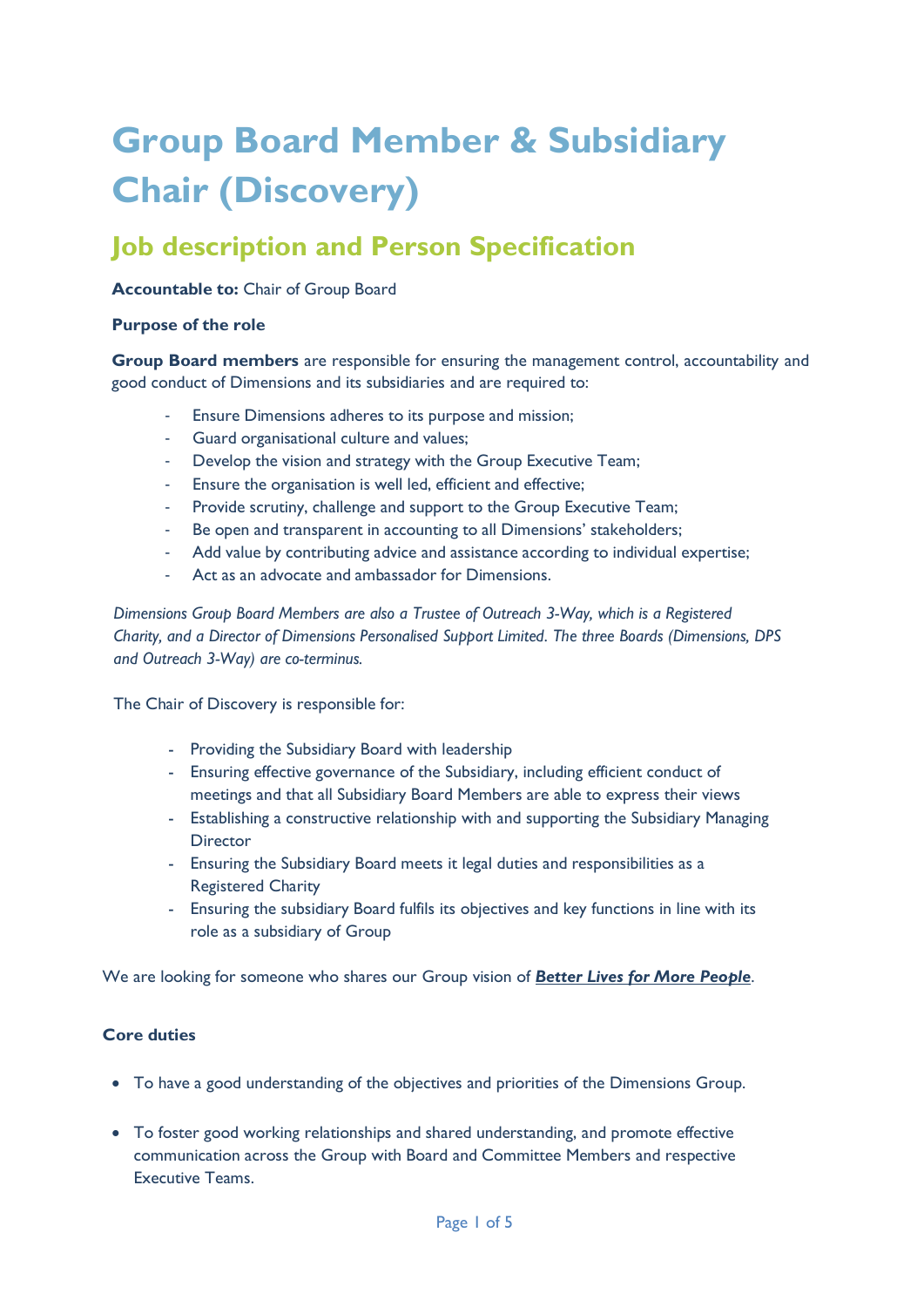- To provide challenge in a constructive manner, and to support and provide advice to the work of the Boards and Committees.
- To apply skills, knowledge and personal or professional perspective to the discussions and decisions the Boards and Committees make.
- To apply perspective to situations, and have a balanced and objective view in order to consider the needs of different parties in coming to conclusions.
- To contribute to, and share responsibility for, the Boards and Committee decisions, including their duty to exercise reasonable care, skill and independent judgement.
- To exercise independent judgment and to act only in the interests of the Dimensions Group as a whole, and not on behalf of any individual or entity.
- To lead by example and maintain the highest standards of governance conduct and demonstrate relevant knowledge of organisational governance.
- To manage Subsidiary Board Meetings, ensuring the business is effectively conducted and that all Subsidiary Board Members are given the opportunity to express their views.
- To take decisions delegated to the Subsidiary Chair. Where decisions are required urgently between board meetings, to do so with the advice of the Subsidiary Managing Director and following as wide a consultation with Board Members and executives as possible.
- To support the Subsidiary MD through a dotted line management arrangement.
- To participate in reviews of individual, committee and Board performance and measures designed to develop capacity and effectiveness.
- To lead the performance review for Subsidiary Board Members.
- To have a strong commitment to enabling choice and control for people with learning disabilities and/or autism.
- To look beyond Dimensions Group at issues affecting the learning disability and/or autism communities in the UK.
- To represent the Subsidiary and the Group.
- To prepare for and attend committee meetings, away days, training/development events and other internal and external events as required.

Please note this job description is not exhaustive and reflects the type and range of tasks,responsibilities and outcomes associated with the role.

In additional to the above you are expected to: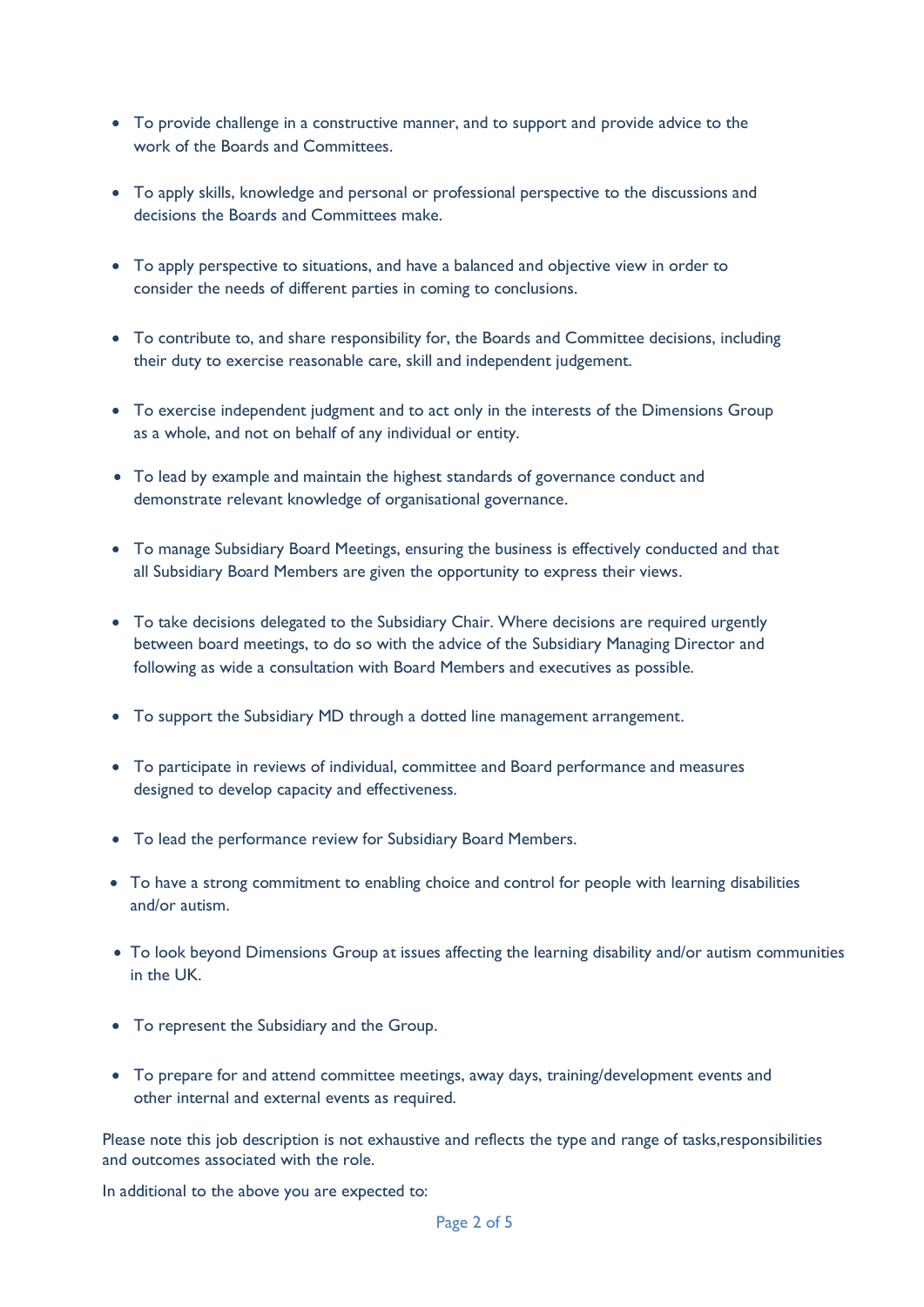- Undertake other duties from time to time as required by the Group Chair of the Board.
- Maintain confidentiality in accordance with our data handling & protection policy and procedure.

# **Equality & Diversity**

Promoting equality, celebrating diversity and ensuring inclusion is fundamental to us in Dimensions. We are committed to equality of opportunity for all, and applications are encouraged regardless of age, disability, sex, gender reassignment, sexual orientation, pregnancy and maternity, race, religion or belief and marriage and civil partnerships.

To reflect our ambition and commitment to be more representative in our governance structures, we particularly encourage and welcome applications from young people, people with a disability, people from minority ethnic backgrounds and people from the LGBTQ+ community.

# **Practical Arrangements for Group Board Member & Subsidiary Chair Role**

You should expect to commit around **[20**-**25] days per annum** for attending Board meetings, Committee meetings, and other ad-hoc meetings, including with Dimensions and Discovery Councils, attending Listening Events and visiting the people we support in their homes. You should also allow additional time for reading papers, e-mails, etc. We do not expect the total time commitment to exceed 40 days in total over the year.

There are **6** Group Board Meetings every year, plus an Away Day and a Joint Meeting with the Dimensions Council.

The remaining dates for 2022 are:

3 August 2022 (to observe); 28 September 2022; 12 October 2022 – meeting with Council; 10/11 November 2022 – Away Day; 30 November 2022

There are **6** Discovery Board Meetings every year:

The remaining dates for 2022 are: 28 July 2022 (to observe); 27 October 2022; 8 December 2022

The Board meetings normally comprise of around a 3 hour Board Meeting starting in the morning plus a strategy/CPD session of 2 hours, which is sometimes separate. The Away Day and joint meeting with Council may be different.

There is going to be a mix of virtual and face to face meetings throughout the year.

Any face to face meetings of Group Board meetings would normally be held in central London.

Any face to face meetings of the Subsidiary Board would normally be held in Somerset.

You may be asked to join a Group Committee, meetings of which are held virtually on a quarterly basis.

Some overnight stays may be required in the future.

All new Board and Committee members receive a comprehensive induction, which includes support around preparation for meetings and pairing people with an experienced Member.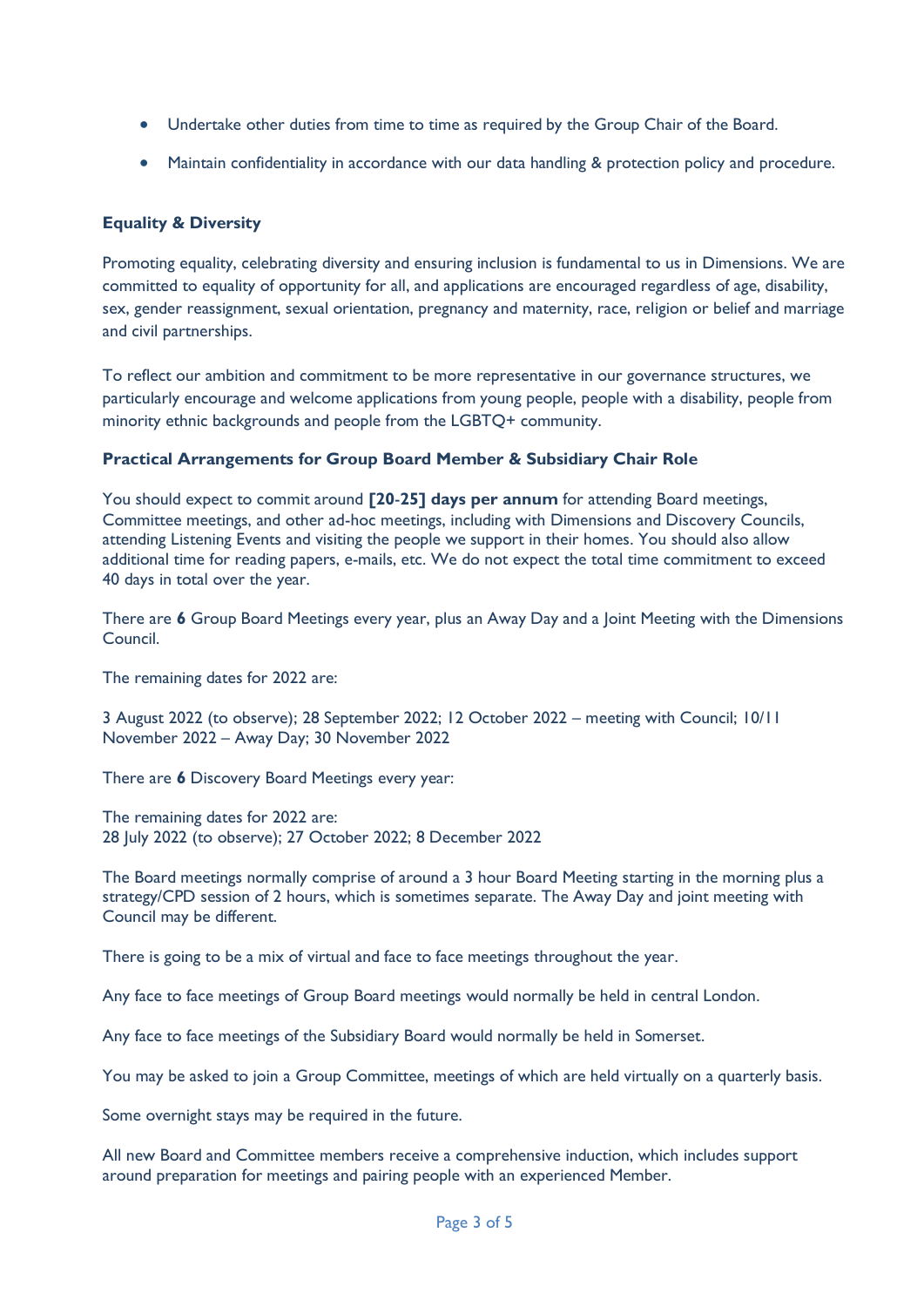# **Person specification**

Please use this in conjunction with the advertised requirements. The criteria will be considered as part of the shortlisting stage and interviews.

## **Skills – we consider the following to be essential**

- Non-Executive experience.
- Experience of senior leadership at Board level or equivalent.
- Excellent interpersonal, communication and listening skills: Be able to relate to people at all levels in the organisation, possess tact and diplomacy and the ability to form positive working relationships and partnerships with people both inside and outside Dimensions. Able to question, challenge and negotiate appropriately and effectively.
- Ability to apply perspective to situations and have a balanced and objective view in order to consider the needs of different parties in coming to conclusions.
- Possess confidence to challenge, ask questions appropriately and keep to an appropriate level of detail.

### **Skills – we consider the following to be desirable**

• Experience of being a Chairperson.

### **Knowledge and understanding – we consider the following to be essential**

• An understanding of Dimensions Group' values and commitment to the support of vulnerable people.

### **Knowledge and understanding – we consider the following to be desirable**

- A strong track record of achievement in his or her chosen field in the public, private or voluntary sectors.
- Some knowledge / understanding of the social care sector.
- Experience of social enterprises.

### **Attributes – we consider the following to be essential**

- Acts with integrity: What he/she does is grounded in what they believe. Demonstrates high professional standards, understands accountability and is open and honest in dealings with others.
- Builds a positive culture: Keen to enhance the performance of the organisation through promoting positive change and challenging ineffective systems, processes and behaviours.
- Supports Meetings: takes an active role in ensuring that meetings are focused and productive. Prepares thoroughly in advance, contributes actively and fosters an environment that encourages others to contribute.